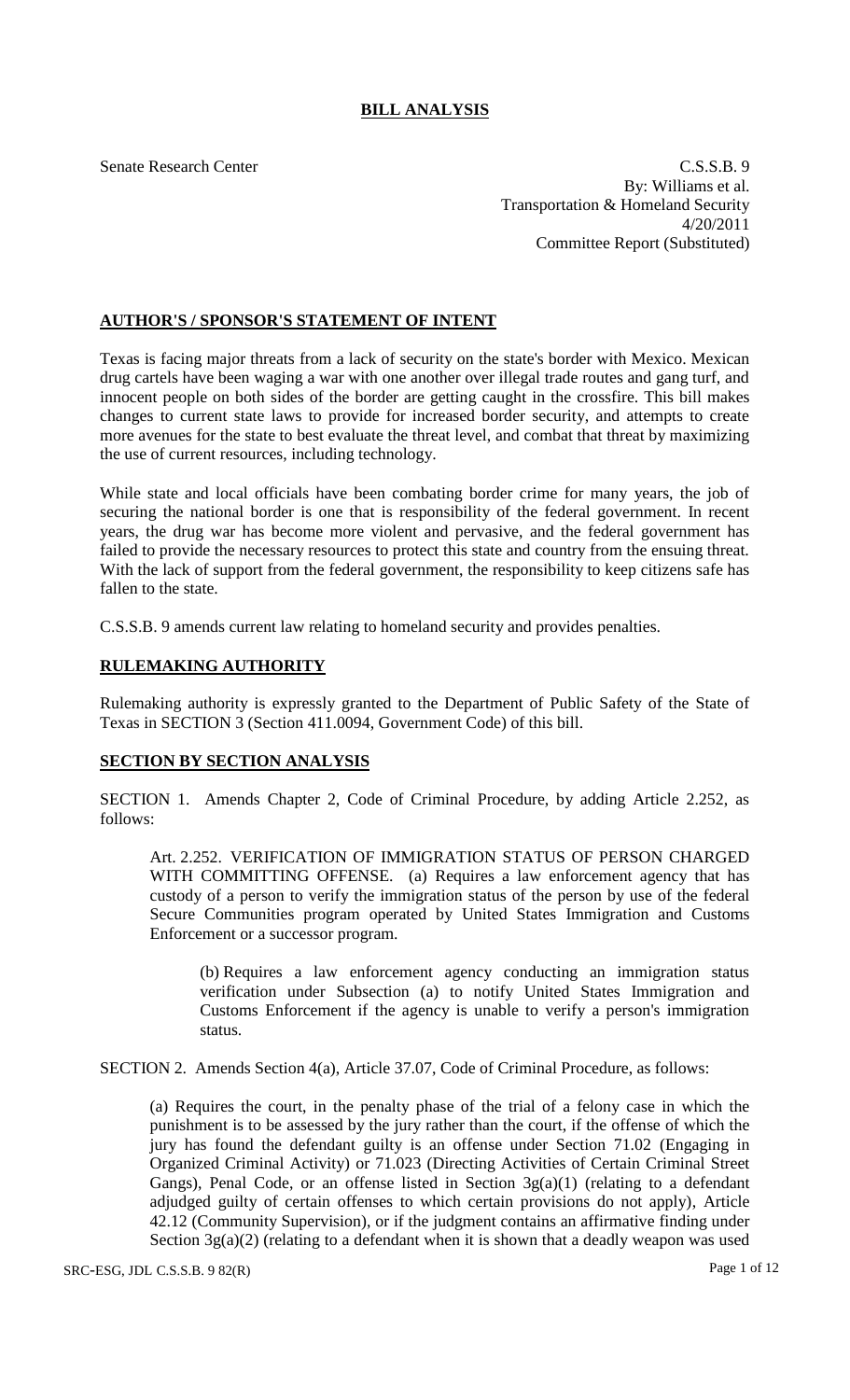or exhibited during the commission of a felony offense), Article 42.12, unless the defendant has been convicted of an offense under Section 21.02 (Continuous Sexual Abuse of Young Child or Children), Penal Code, an offense under Section 22.021 (Aggravated Sexual Assault), Penal Code, that is punishable under Subsection (f) (relating to the minimum term of imprisonment for an offense under this section) of that section, or a capital felony, to charge the jury in writing in certain required language. Makes nonsubstantive changes.

SECTION 3. Amends Subchapter A, Chapter 411, Government Code, by adding Section 411.0094, as follows:

Sec. 411.0094. AUTOMATIC LICENSE PLATE READER PILOT PROGRAM. (a) Defines, in this section, "automatic license plate reader."

(b) Requires the Department of Public Safety of the State of Texas (DPS) to establish a pilot program in which automatic license plate readers may be installed in law enforcement motor vehicles used by DPS for law enforcement.

(c) Requires that the pilot program include a request for proposal process to select a contractor for the installation of automatic license plate readers.

(d) Requires DPS to adopt rules as necessary to implement the pilot program.

(e) Provides that an automatic license plate reader installed under this section:

(1) is authorized to be used only to record information necessary to identify a motor vehicle; and

(2) is prohibited from being used to record an image of a person in a motor vehicle.

(f) Authorizes the images and any related data produced from an automatic license plate identification camera system to be queried or disseminated only for a law enforcement purpose.

(g) Requires all data produced from an automatic license plate reader to be destroyed within one year of collection unless the data is evidence in a criminal investigation or prosecution.

(h) Provides that any agreement or memorandum of understanding concerning data-sharing related to an automatic license plate identification camera system between law enforcement entities collecting, sharing, or gaining access to data under this section is subject to the provisions of Chapter 552 (Public Information), Government Code.

(i) Requires DPS, not later than December 1, 2012, to file a report with the committee in each house of the legislature having primary jurisdiction over homeland security matters. Requires the report to include:

(1) information regarding the use of automatic license plate readers by DPS; and

(2) any other information that would assist the legislature in evaluating the effectiveness of the use of automatic license plate readers by DPS.

(j) Provides that this section expires September 1, 2013.

SECTION 4. Amends Section 411.023, Government Code, by amending Subsection (b) and adding Subsection (g), as follows: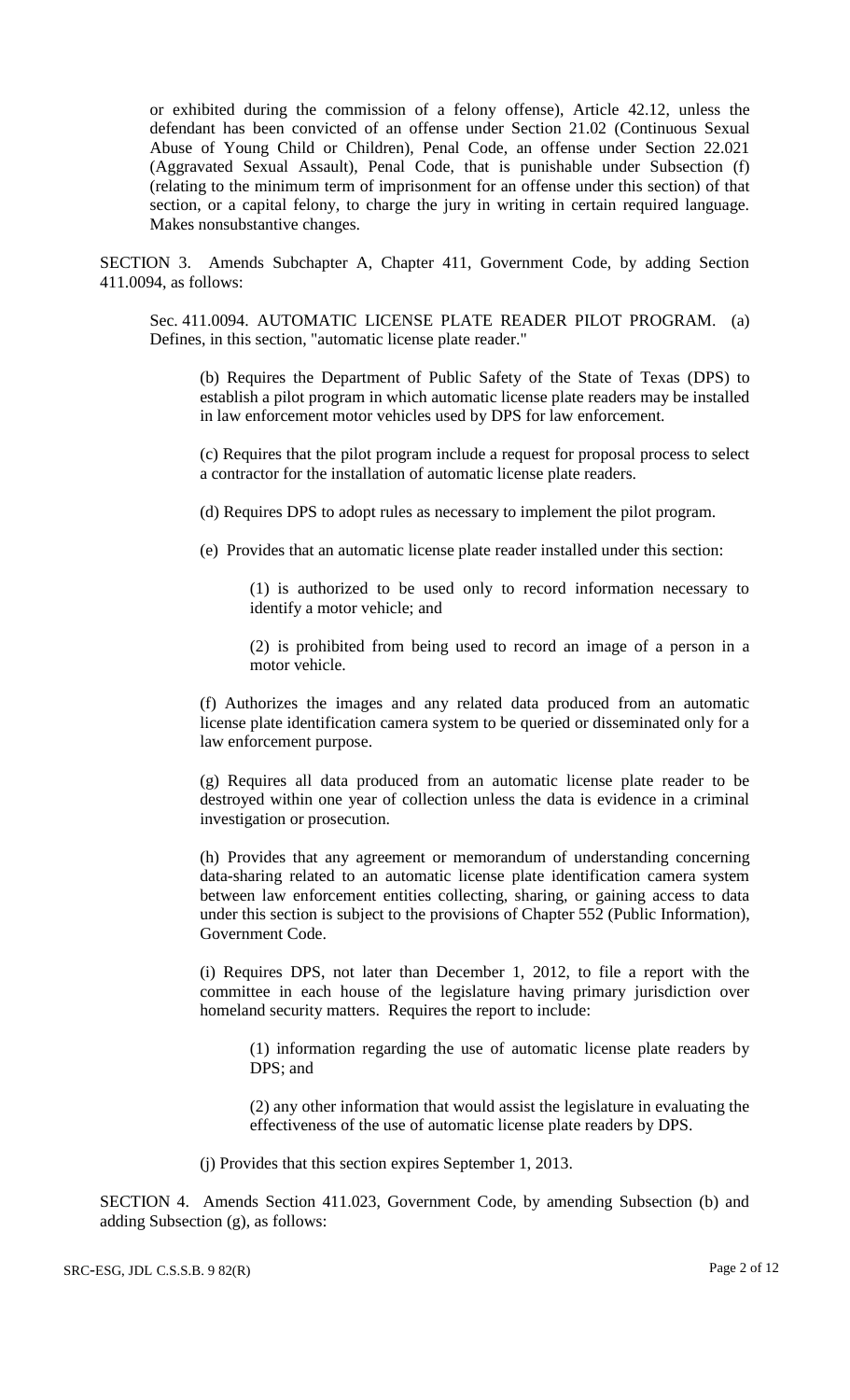(b) Provides that a special ranger is subject to the orders of the Public Safety Commission (commission) and the governor for special duty to the same extent as other law enforcement officers provided for by this chapter, except that a special ranger may not enforce a law regulating the use of a state highway by a motor vehicle, rather than except that a special ranger may not enforce a law except one designed to protect life and property and may not enforce a law regulating the use of a state highway by a motor vehicle.

(g) Authorizes the public safety director (director) to call special rangers into service to:

- (1) preserve the peace and protect life and property;
- (2) conduct background investigations;
- (3) monitor sex offenders;
- (4) serve as part of two-officer units on patrol in high threat areas; and
- (5) provide assistance to DPS during disasters.

SECTION 5. Amends Section 411.024, Government Code, by amending Subsection (b) and adding Subsection (g), as follows:

(b) Provides that a special Texas Ranger is subject to the orders of the commission and the governor for special duty to the same extent as other law enforcement officers provided for by this chapter, except that a special ranger may not enforce a law regulating the use of a state highway by a motor vehicle, rather than except that a special ranger may not enforce a law except one designed to protect life and property and may not enforce a law regulating the use of a state highway by a motor vehicle.

(g) Authorizes the director to call special Texas Rangers into service to:

- (1) preserve the peace and protect life and property;
- (2) conduct background investigations;
- (3) monitor sex offenders;
- (4) serve as part of two-officer units on patrol in high threat areas; and
- (5) provide assistance to DPS during disasters.

SECTION 6. Amends Section 508.145(d), Government Code, to provide that an inmate serving a sentence for an offense described by Section  $3g(a)(1)(A)$  (relating to murder), (C) (relating to indecency with a child), (D) (relating to aggravated kidnapping), (E) (relating to aggravated sexual assault), (F) (relating to aggravated robbery), (G) (relating to an offense under Chapter 481, Health and Safety Code), (H) (relating to sexual assault), (I) (relating to injury to a child, elderly individual, or disabled individual, if the offense is punishable as a first-degree felony and the victim is a child),  $(J)$  (relating to sexual performance by a child), or  $(K)$  (relating to an offense under Section 15.03, Penal Code, if the offense is punishable as a first-degree felony), Article 42.12, Code of Criminal Procedure, an offense for which the judgment contains an affirmative finding under Section  $3g(a)(2)$  of that article, or an offense under Section 71.02 or 71.023, Penal Code, is not eligible for release on parole until the inmate's actual calendar time served, without consideration of good conduct time, equals one-half of the sentence or 30 calendar years, whichever is less, but in no event is the inmate eligible for release on parole in less than two calendar years. Makes a nonsubstantive change.

SECTION 7. Amends Section 508.149(a), Government Code, to prohibit an inmate from being released to mandatory supervision if the inmate is serving a sentence for or has been previously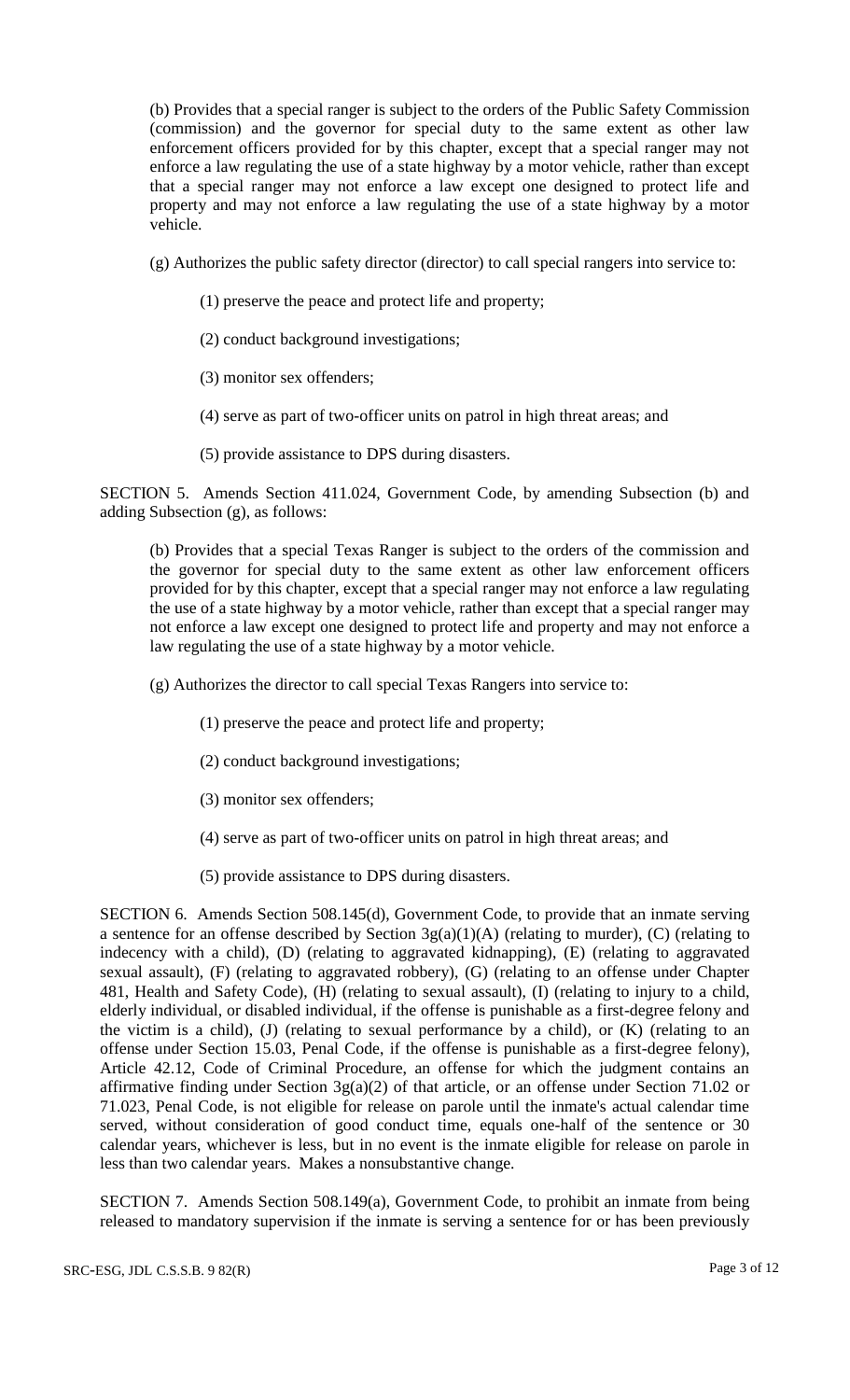convicted of certain offenses, including a first degree felony under Section 71.02 or 71.023, Penal Code.

SECTION 8. Reenacts Section 511.0101(a), Government Code, as amended by Chapters 977 (H.B. 3654) and 1215 (S.B. 1009), Acts of the 81st Legislature, Regular Session, 2009, and amends it to require each county to submit to the Commission Jail Standards on or before the fifth day of each month a report containing certain information, including the number of prisoners confined in the county jail on the first day of the month, classified on the basis of certain categories, including prisoners for whom an immigration detainer has been issued by United States Immigration and Customs Enforcement, rather than prisoners who are known to be pregnant; and the total cost to the county during the preceding month of housing prisoners described by Subdivision (1)(M) (relating to prisoners for whom an immigration detainer has been issued by United States Immigration and Customs Enforcement), calculated based on the average daily cost of housing a prisoner it its county jail. Makes nonsubstantive changes.

SECTION 9. Reenacts Section 71.02(b), Penal Code, as amended by Chapters 761 (H.B. 354) and 900 (S.B. 1067), Acts of the 73rd Legislature, Regular Session, 1993, and amends it to provide that, except as provided in Subsections (c) (relating to the degree of seriousness of the criminal conspiracy) and (d) (relating to authorizing a defendant to raise issues regarding voluntary and complete renunciation of an offense or a substantial effort to prevent the commission of the offense), an offense under this section is one category higher than the most serious offense listed in Subsection (a) (relating to committing an offense in a combination or as a member of a criminal street gang) that was committed, and if the most serious offense is a Class A misdemeanor, the offense is a state jail felony, except that if the most serious offense is a felony of the first degree, the offense is a felony of the first degree punishable by imprisonment in the Texas Department of Criminal Justice for life or for any term of not more than 99 years or less than 15 years.

SECTION 10. Reenacts Section 71.02(c), Penal Code, as amended by Chapters 761 (H.B. 354) and 900 (S.B. 1067), Acts of the 73rd Legislature, Regular Session, 1993, to provide that conspiring to commit an offense under this section is of the same degree as the most serious offense listed in Subsection (a) (relating to committing an organized criminal offense and a list of offenses) that the person conspired to commit.

SECTION 11. Amends Section 71.023, Penal Code, as follows:

Sec. 71.023. New heading: DIRECTING ACTIVITIES OF CRIMINAL STREET GANGS. (a) Provides that a person commits an offense if the person knowingly finances, directs, or supervises members of a criminal street gang that commit or conspire to commit a felony:

> (1) that is listed in Section 3g(a)(1), Article 42.12, Code of Criminal Procedure;

> (2) for which it is shown that a deadly weapon, as defined by Section 1.07, Penal Code, was used or exhibited during the commission of the offense or during immediate flight from the commission of the offense; or

> (3) that is punishable as a felony of the first or second degree under Chapter 481, Health and Safety Code.

Deletes existing text providing that a person commits an offense if the person knowingly initiates, organizes, plans, finances, directs, manages, or supervises a criminal street gang or members of a criminal street gang with the intent to benefit, promote, or further the interests of the criminal street gang or to increase the person's standing, position, or status in the criminal street gang.

(b) Provides that an offense under this section is a felony of the first degree punishable by imprisonment in the Texas Department of Criminal Justice for life or for any term of not more than 99 years or less than 25 years.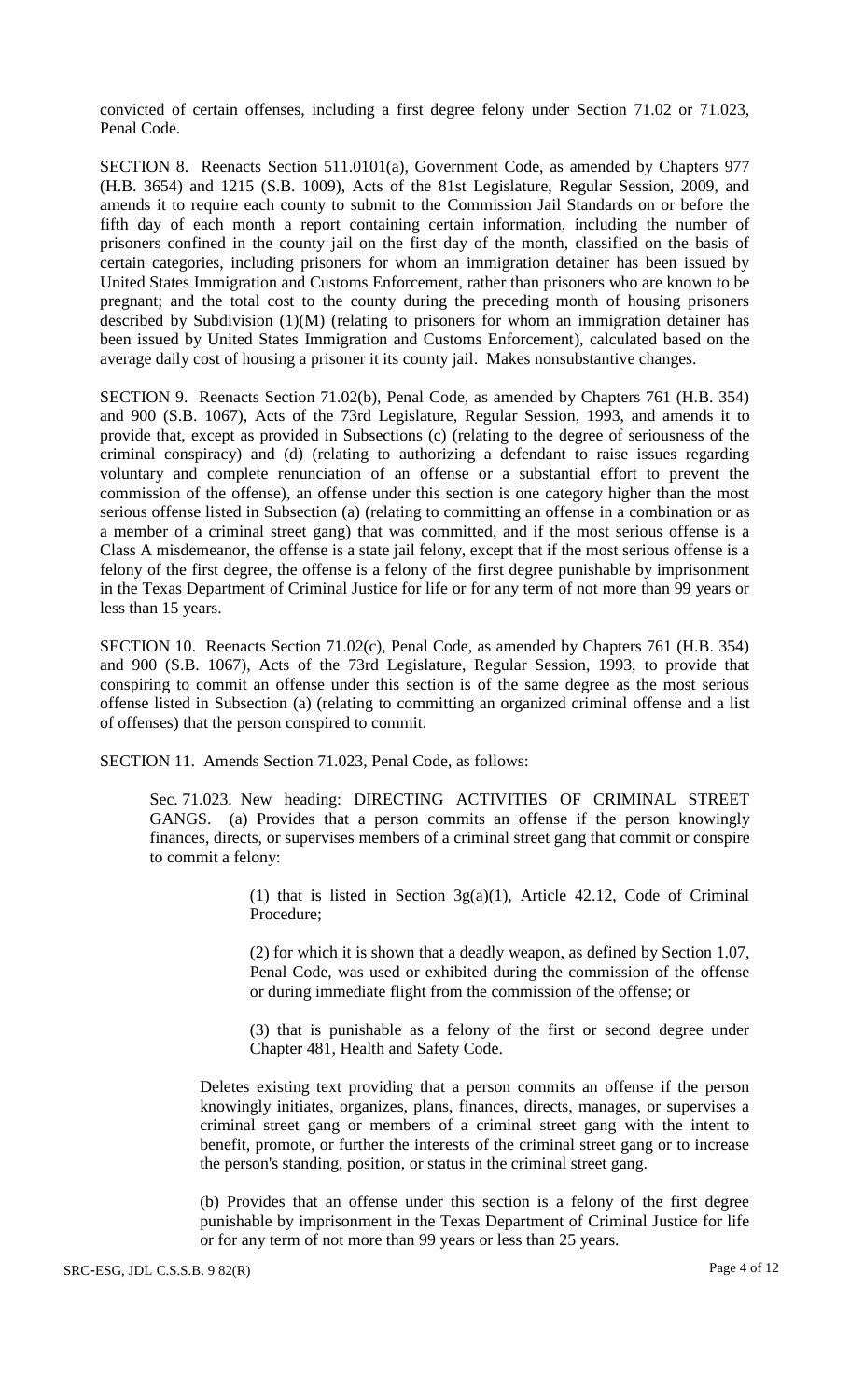Deletes existing Subsection (c) defining "criminal street gang."

SECTION 12. Amends Subchapter A, Chapter 521, Transportation Code, by adding Section 521.007, as follows:

Sec. 521.007. TEMPORARY VISITOR STATIONS. (a) Requires DPS to designate as temporary visitor stations certain driver's license offices.

(b) Requires that a driver's license office designated as a temporary visitor station under this section have at least two staff members who have completed specialized training on the temporary visitor issuance guide published by DPS.

(c) Requires that a driver's license office designated as a temporary visitor station provide information and assistance to other driver's license offices in the state.

SECTION 13. Amends Section 521.041(b), Transportation Code, to require DPS to maintain suitable indexes, in alphabetical or numerical order, that contain certain information, including the citizenship status of each holder of a license or personal identification certificate.

SECTION 14. Amends Section 521.059, Transportation Code, by adding Subsection (d), to authorize DPS to use the image verification system established under this section to ensure that the applicant is not a fugitive from justice, as defined by Section 38.01 (Definitions), Penal Code.

SECTION 15. Amends Section 521.101, Transportation Code, by adding Subsections (d-1), (f-2), and (f-3) and amending Subsection (f), as follows:

(d-1) Requires DPS, unless the information has been previously provided to DPS, to require each applicant for an original, renewal, or duplicate personal identification certificate to furnish to DPS:

- (1) proof of the applicant's United States citizenship; or
- (2) documentation described by Subsection (f-2).
- (f) Provides that a personal identification certificate:

(1) for an applicant who is a citizen, national, or legal permanent resident of the United States or a refugee or asylee lawfully admitted into the United States:

(A) expires on a date specified by DPS if the applicant is younger than 60 years of age; or

- (B) does not expire if the applicant is 60 years of age or older; or
- (2) for an applicant not described by Subdivision (1), expires on:
	- (A) the earlier of:
		- (i) a date specified by DPS; or
		- (ii) the expiration date of the applicant's authorized stay in the United States; or

(B) the first anniversary of the date of issuance, if there is no definite expiration date for the applicant's authorized stay in the United States.

Deletes existing text providing that a certificate expires on a date specified by DPS, except that a certificate issued to a person 60 years of age or older does not expire.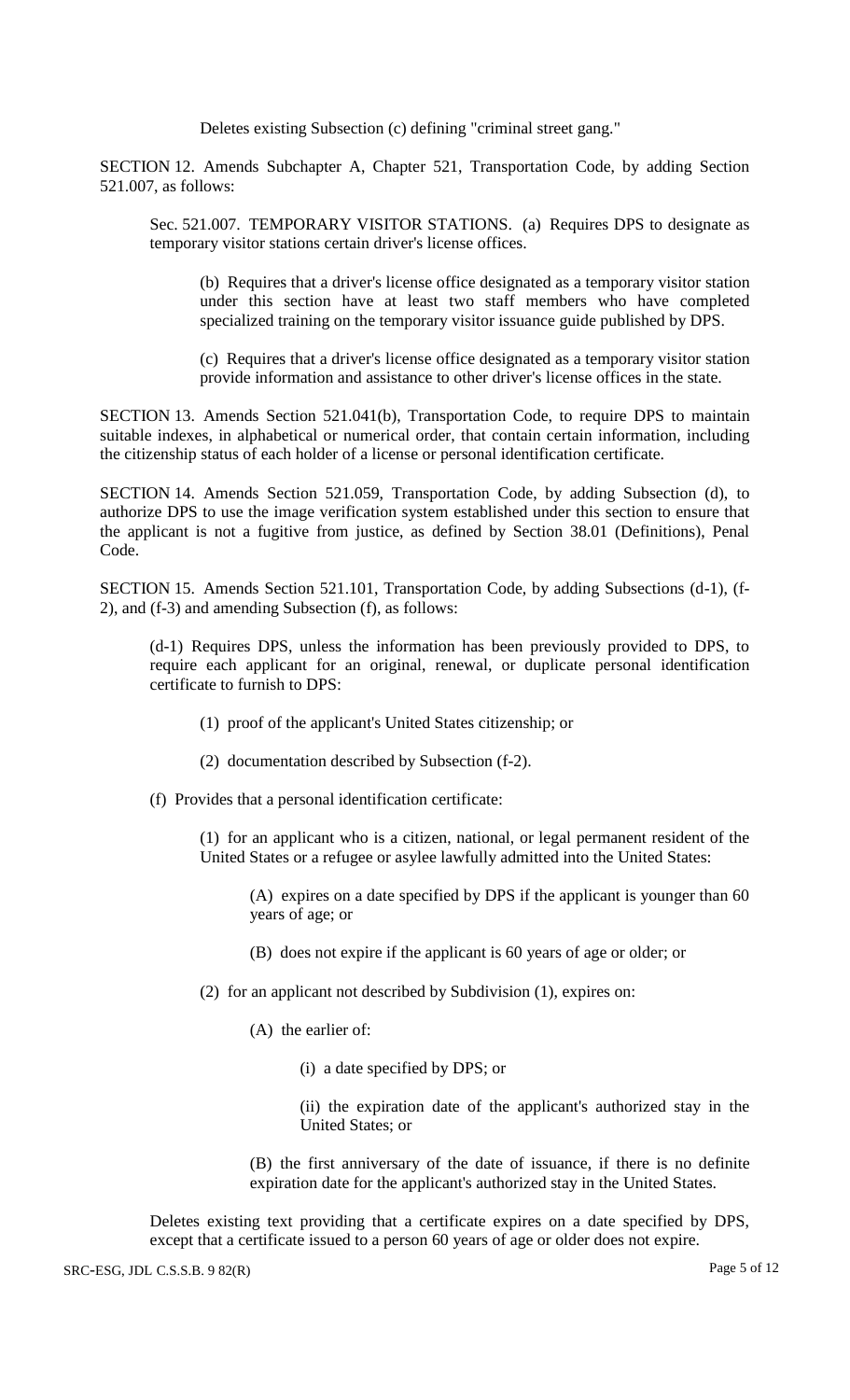(f-2) Requires an applicant who is not a citizen of the United States to present to DPS documentation issued by the appropriate United States agency that authorizes the applicant to be in the United States.

(f-3) Prohibits DPS from issuing a personal identification certificate to an applicant who fails or refuses to comply with Subsection (f-2).

SECTION 16. Amends Section 521.103, Transportation Code, by adding Subsection (c), to provide that Sections 521.101(f-2) and (f-3) apply to a personal identification certificate for which application is made under this section.

SECTION 17. Amends Sections 521.142(a) and (e), Transportation Code, as follows:

(a) Requires an applicant who is not a citizen of the United States to present to DPS documentation issued by the appropriate United States agency that authorizes the applicant to be in the United States before the applicant may be issued a driver's license.

(e) Requires that the application include any other information DPS requires to determine the applicant's identity, residency, competency, and eligibility as required by DPS or state law.

SECTION 18. Amends Section 521.1425, Transportation Code, by amending Subsection (a) and adding Subsection (c), as follows:

(a) Authorizes DPS, except as provided by Subsections (b) (relating to requiring DPS to require each applicant for an original, renewal, or duplicate driver's license to furnish to DPS certain information) and (c), to require each applicant for an original, renewal, or duplicate driver's license to furnish to DPS the information required by Section 521.142 (Application for Original License).

(c) Requires DPS, unless the information has been previously provided to DPS, to require each applicant for an original, renewal, or duplicate driver's license to furnish to DPS:

(1) proof of the applicant's United States citizenship; or

(2) documentation described by Section 521.142(a) (relating to providing certain types of proof of identity).

SECTION 19. Amends Section 521.271, Transportation Code, by amending Subsections (a) and (b) and adding Subsections (a-2), (a-3), and (a-4), as follows:

(a) Provides that each original driver's license, provisional license, instruction permit, or occupational driver's license issued to an applicant who is a citizen, national, or legal permanent resident of the United States or a refugee or asylee lawfully admitted into the United States expires at certain times, including that an occupational driver's license expires on the first anniversary of the court order granting the license. Makes a nonsubstantive change.

(a-2) Provides that each original driver's license issued to an applicant who is not a citizen, national, or legal permanent resident of the United States or a refugee or asylee lawfully admitted into the United States expires on:

(1) the earlier of:

(A) the first birthday of the license holder occurring after the sixth anniversary of the date of the application; or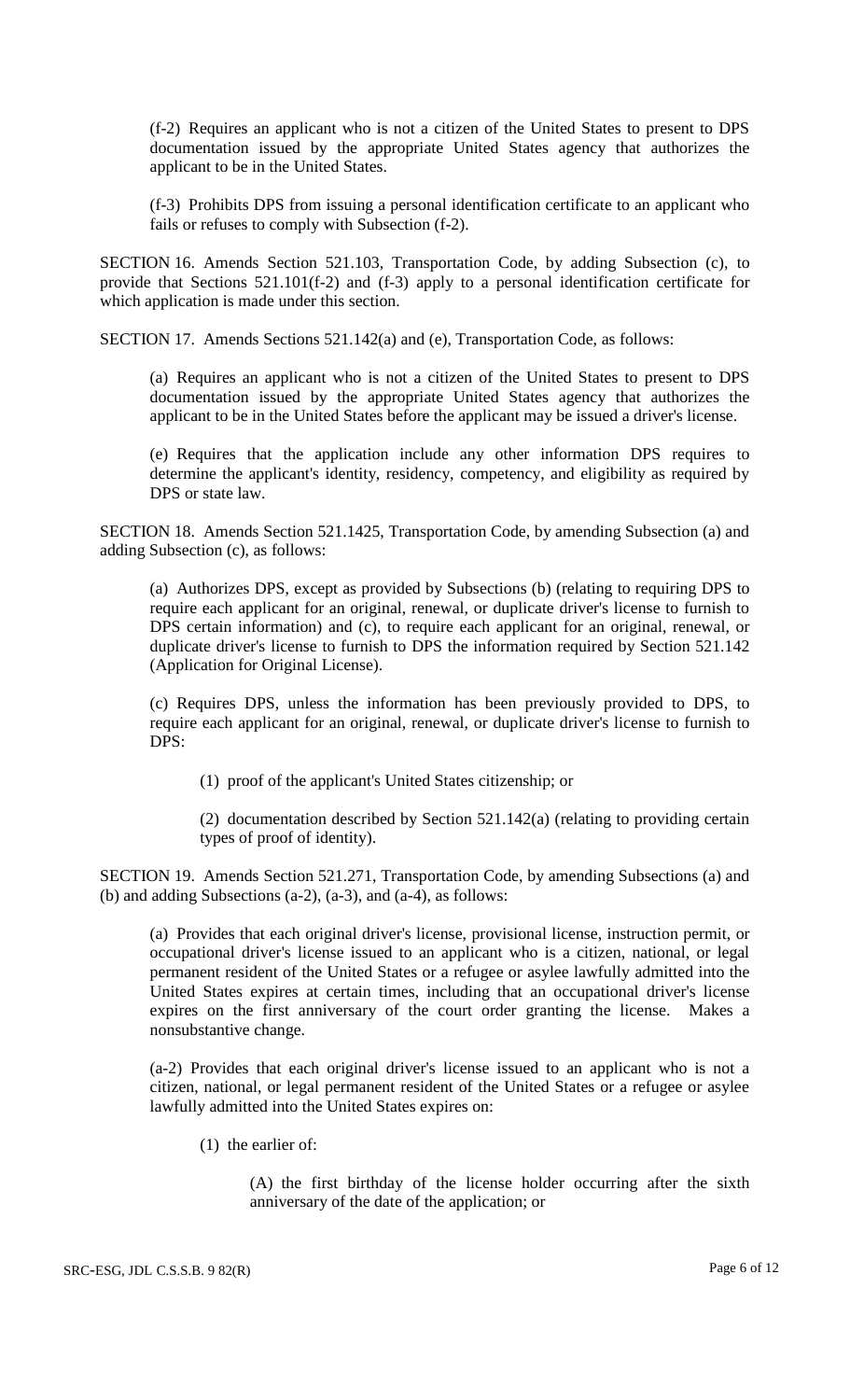(B) the expiration date of the license holder's lawful presence in the United States as determined by the appropriate United States agency in compliance with federal law; or

(2) the first anniversary of the date of issuance, if there is no definite expiration date for the applicant's authorized stay in the United States.

(a-3) Provides that each original provisional license or instruction permit issued to an applicant who is not a citizen, national, or legal permanent resident of the United States or a refugee or asylee lawfully admitted into the United States expires on the earliest of:

(1) the 18th birthday of the license holder;

(2) the first birthday of the license holder occurring after the date of the application; or

(3) the expiration of the license holder's lawful presence in the United States as determined by the United States agency responsible for citizenship and immigration in compliance with federal law.

(a-4) Provides that each original occupational driver's license issued to an applicant who is not a citizen, national, or legal permanent resident of the United States or a refugee or asylee lawfully admitted into the United States expires on the earlier of:

(1) the first anniversary of the date of issuance; or

(2) the expiration of the license holder's lawful presence in the United States as determined by the appropriate United States agency in compliance with federal law.

(b) Provides that, except as provided by Section 521.2711 (License Expiration: Person at Least 85 Years of Age), a driver's license that is renewed expires on the earlier of:

(1) the sixth anniversary of the expiration date before renewal if the applicant is a citizen, national, or legal permanent resident of the United States or a refugee or asylee lawfully admitted into the United States;

(1-a) for an applicant not described by Subdivision (1):

- (A) the earlier of:
	- (i) the sixth anniversary of the expiration date before renewal; or

(ii) the expiration date of the applicant's authorized stay in the United States; or

(B) the first anniversary of the date of issuance, if there is no definite expiration date for the applicant's authorized stay in the United States; or

(2) Makes no changes to this subdivision.

SECTION 20. Amends Section 521.2711, Transportation Code, by adding Subsection (c) to read as follows:

(c) Provides that, notwithstanding Subsections (a) (relating to providing that each original driver's license of a person 85 years of age or older expires on the license holder's second birthday after the date of the license application) and (b) (relating to providing that a driver's license of a person 85 years of age or older that is renewed expires on the second anniversary of the expiration date before renewal), an original or renewal driver's license issued to an applicant who is 85 years of age or older and not a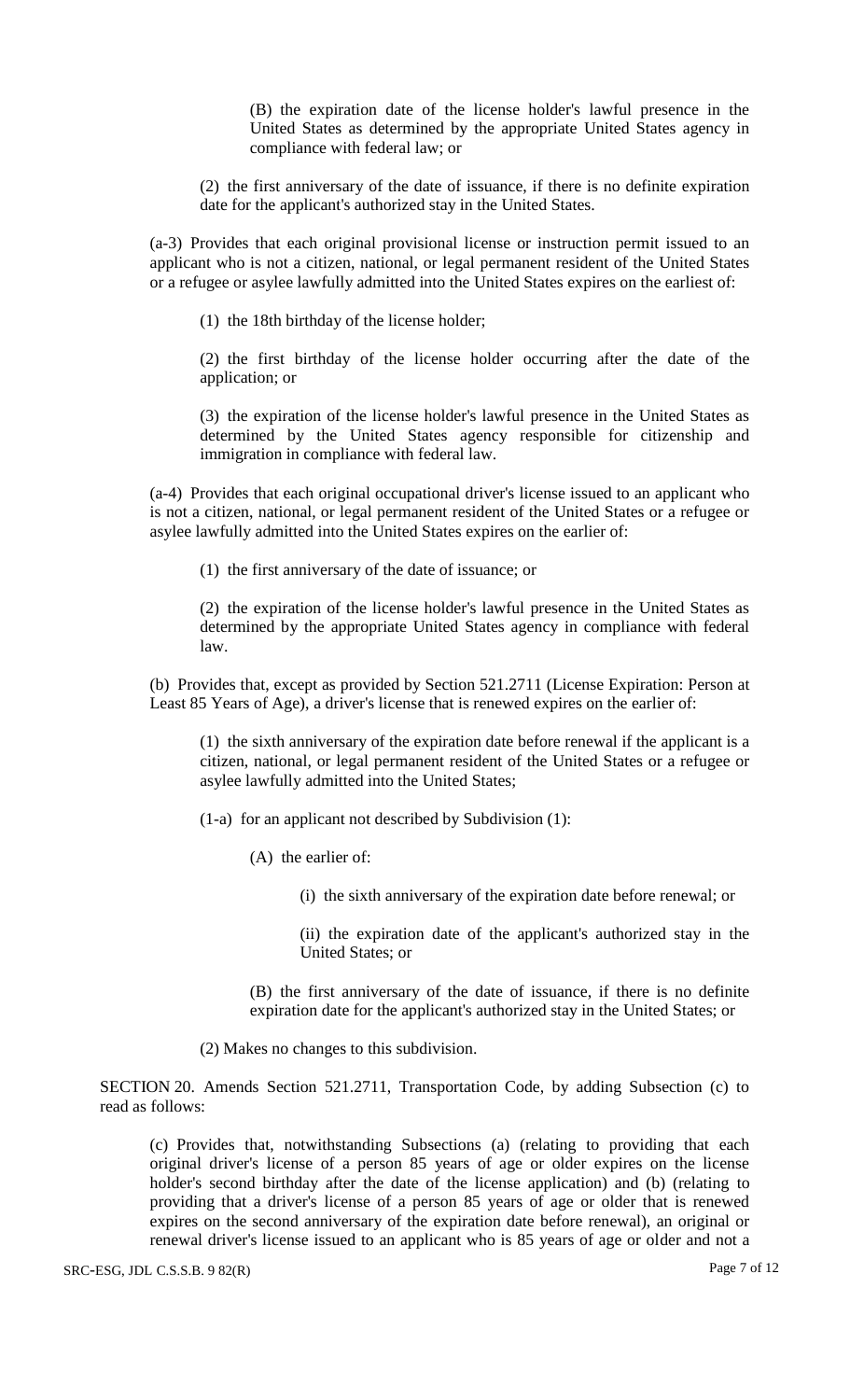citizen, national, or legal permanent resident of the United States or a refugee or asylee lawfully admitted into the United States expires on:

(1) the earlier of:

(A) the second anniversary of the expiration date before renewal; or

(B) the expiration date of the applicant's authorized stay in the United States; or

(2) the first anniversary of the date of issuance if there is no definite expiration date for the applicant's authorized stay in the United States.

SECTION 21. Amends Section 521.272, Transportation Code, by amending Subsection (c) and adding Subsection (d), as follows:

(c) Provides that, notwithstanding Sections 521.271 (License Expiration) and 521.2711, a driver's license issued under this section, including a renewal, duplicate, or corrected license, expires:

(1) if the license holder is a citizen, national, or legal permanent resident of the United States or a refugee or asylee lawfully admitted into the United States, on the first birthday of the license holder occurring after the date of application, except that the initial license issued under this section expires on the second birthday of the license holder occurring after the date of application; or

(2) if the applicant is not described by Subdivision (1), on the earlier of:

(A) the expiration date of the applicant's authorized stay in the United States; or

(B) the first birthday of the license holder occurring after the date of application, except that the initial license issued under this section expires on the second birthday of the license holder occurring after the date of application.

Makes nonsubstantive changes.

(d) Creates this subsection from existing text. Provides that Subsection (c), rather than this subsection, does not apply to:

- (1) a provisional license;
- (2) an instruction permit issued under Section 521.222 (Instruction Permit); or
- (3) a hardship license issued under Section 521.223 (Hardship License).

SECTION 22. Amends Section 521.421, Transportation Code, by adding Subsection (a-3), as follows:

(a-3) Provides that, except as provided by Subsections (a-1) (relating to providing that the fee for a personal identification certificate issued under Section 501.0165 (State-Issued Identification; Necessary Documentation), Government Code, is \$5) and (a-2) (relating to requiring DPS, except as provided by Subsection (a-1), by rule to establish the fee for a personal identification certificate or driver's license issued to a person whose residences or domicile is a correctional facility or a parole facility), the fee for a driver's license or personal identification certificate that is issued to a person who is not a citizen, national, or legal permanent resident of the United States or a refugee or asylee lawfully admitted into the United States and that is valid for not more than one year is \$24.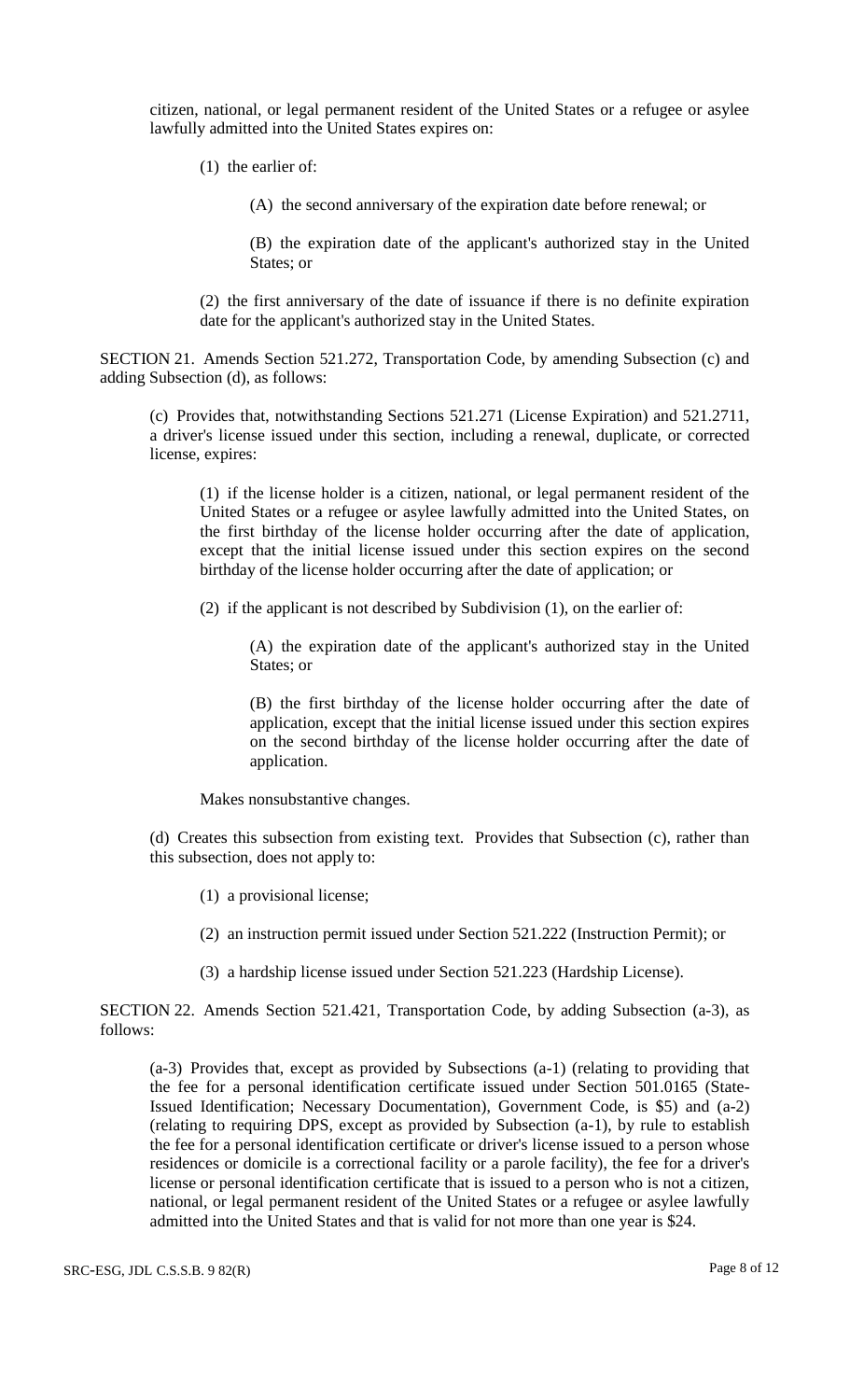SECTION 23. (a) Amends Chapter 521, Transportation Code, by adding Subchapter T, as follows:

### SUBCHAPTER T. DRIVER'S LICENSE SYSTEM IMPROVEMENT; ACCOUNT AND FEES

Sec. 521.481. DRIVER'S LICENSE SYSTEM IMPROVEMENT ACCOUNT. (a) Provides that the driver's license system improvement account is an account in the general revenue fund that is authorized to be appropriated only for the purposes of improving the driver's license system.

(b) Provides that the account consists of money deposited to the account under this subchapter.

(c) Provides that the account is exempt from the application of:

(1) Section 403.095 (Use of Dedicated Revenue), Government Code, as effective on September 1, 2011; and

(2) any successor to that section.

Sec. 521.482. DRIVER'S LICENSE SYSTEM IMPROVEMENT FEES. (a) Requires DPS to collect a fee of:

> (1) \$8 for the issuance or renewal of a driver's license or personal identification certificate described by Section 521.421(a) (relating to the fee for issuance or renewal of certain licenses) or (a-3);

> (2) \$20 for the issuance of a commercial driver's license (CDL) or a commercial driver learner's permit issued to a resident of this state who is not a citizen, national, or legal permanent resident of the United States or a refugee or asylee lawfully admitted into the United States; and

> (3) \$40 for the issuance of a nonresident CDL that is issued to a person who is not a resident of this state and not a citizen, national, or legal permanent resident of the United States or a refugee or asylee lawfully admitted into the United States.

(b) Authorizes a fee collected under this section to be used only for the improvement of the driver's license system and requires that the fee be deposited to the credit of the driver's license system improvement account.

Sec. 521.483. RECORD REQUEST STANDARDIZATION FEE. (a) Requires DPS to charge a standardization fee for records requested under Subchapter C (Department License Records).

(b) Provides that, subject to Section 521.046(b) (relating to authorizing DPS to reduce the fee for data processing requests to \$5 for each individual request if DPS receives requests under this section in quantities of 100 or more from a single person at one time and on data processing request forms acceptable to DPS), the amount of the standardization fee for a record request under Subchapter C is:

- (1) \$2.50 if the fee otherwise imposed is \$2.50;
- (2) \$6 if the fee otherwise imposed is \$4;
- (3) \$5.50 if the fee otherwise imposed is \$4.50;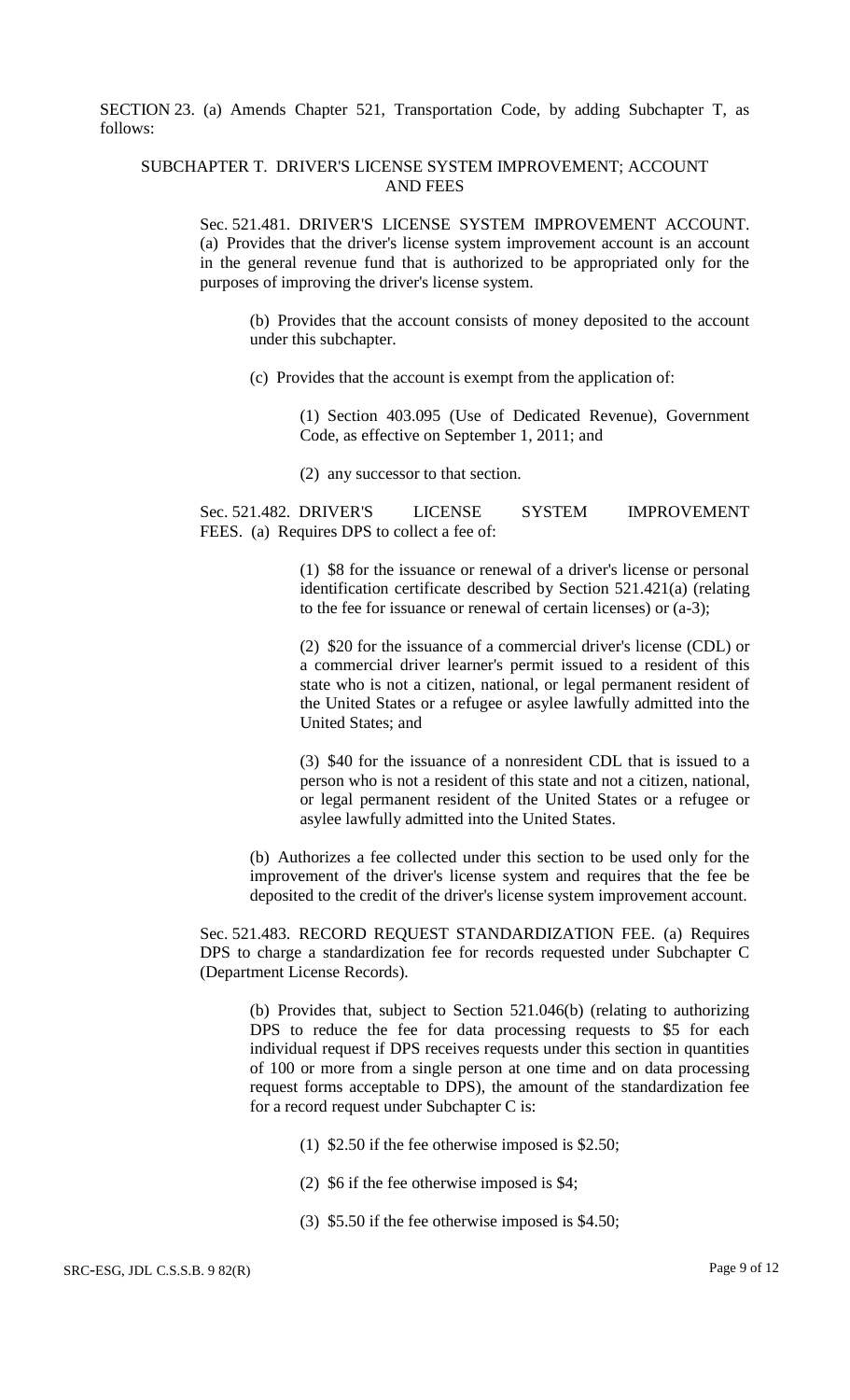- (4) \$5 if the fee otherwise imposed is \$5;
- (5) \$4.50 if the fee otherwise imposed is \$5.50;
- (6) \$4 if the fee otherwise imposed is \$6; and
- (7) \$3 if the fee otherwise imposed is \$7.

(c) Requires that a standardization fee collected under this section be deposited to the credit of the driver's license system improvement account.

Sec. 521.484. DRIVER'S LICENSE REINSTATEMENT OR REISSUANCE STANDARDIZATION FEE. (a) Requires DPS to collect a standardization fee of \$25 for the reinstatement or reissuance of a license under Section 521.313 (Reinstatement and Reissuance; Fee), 521.3466(d) (relating to prohibiting DPS from issuing a driver's license to a person before the second anniversary of the date of a conviction for offense involving certain fraudulent governmental records and authorizing issuance only under certain circumstances), or 601.376 (Reinstatement Fee) of this code, or Section 13 (DWI Community Supervision), Article 42.12 (Community Supervision), Code of Criminal Procedure.

(b) Requires that a standardization fee collected under this section be deposited to the credit of the driver's license system improvement account.

(b) Provides that it is the intent of the legislature that:

(1) to the extent the differences are irreconcilable and regardless of relative dates of enactment and relative effective dates, the exemption of the driver's license system improvement account from the application of Section 403.095, Government Code, and any successor to that section, provided by Subsection (c), Section 521.481, Transportation Code, as added by this section, prevails over any other Act of the 82nd Legislature, Regular Session, that becomes law; and

(2) Section 403.095, Government Code, as effective on September 1, 2011, and any successor to that section, do not apply to the account.

SECTION 24. Amends Section 522.021(c), Transportation Code, as follows:

(c) Requires that the application meet the requirements of an application under Sections 521.141 (General Application Requirements), 521.142, and 521.1425 (Information Required to Be Furnished to Department) and be accompanied by the fees required under Sections 521.482 and 522.029 (Fees). Authorizes DPS to require documentary evidence to verify the information required by this section, rather than by Subsection (a) (relating to providing what an application for a CDL or commercial driver learner's permit is required to include). Makes nonsubstantive changes.

SECTION 25. Amends Section 522.029, Transportation Code, by amending Subsections (a) and (k) and adding Subsection (l), as follows:

(a) Provides that, except as provided by Subsections (f) (relating to the fee for certain CDLs), (h) (relating to the fee for certain CDLs), (j) (relating to the fee for certain CDLs), and (k) (relating to the fee for certain CDLs), the fee for a CDL, including a CDL issued to a resident of this state who is not a citizen, national, or legal permanent resident of the United States or a refugee or asylee lawfully admitted into the United States, or commercial driver learner's permit issued by DPS is \$60.

(k) Provides that the fee for a nonresident CDL, including a nonresident CDL that is issued to a person who is not a resident of this state and not a citizen, national, or legal permanent resident of the United States or a refugee or asylee lawfully admitted into the United States, is \$120.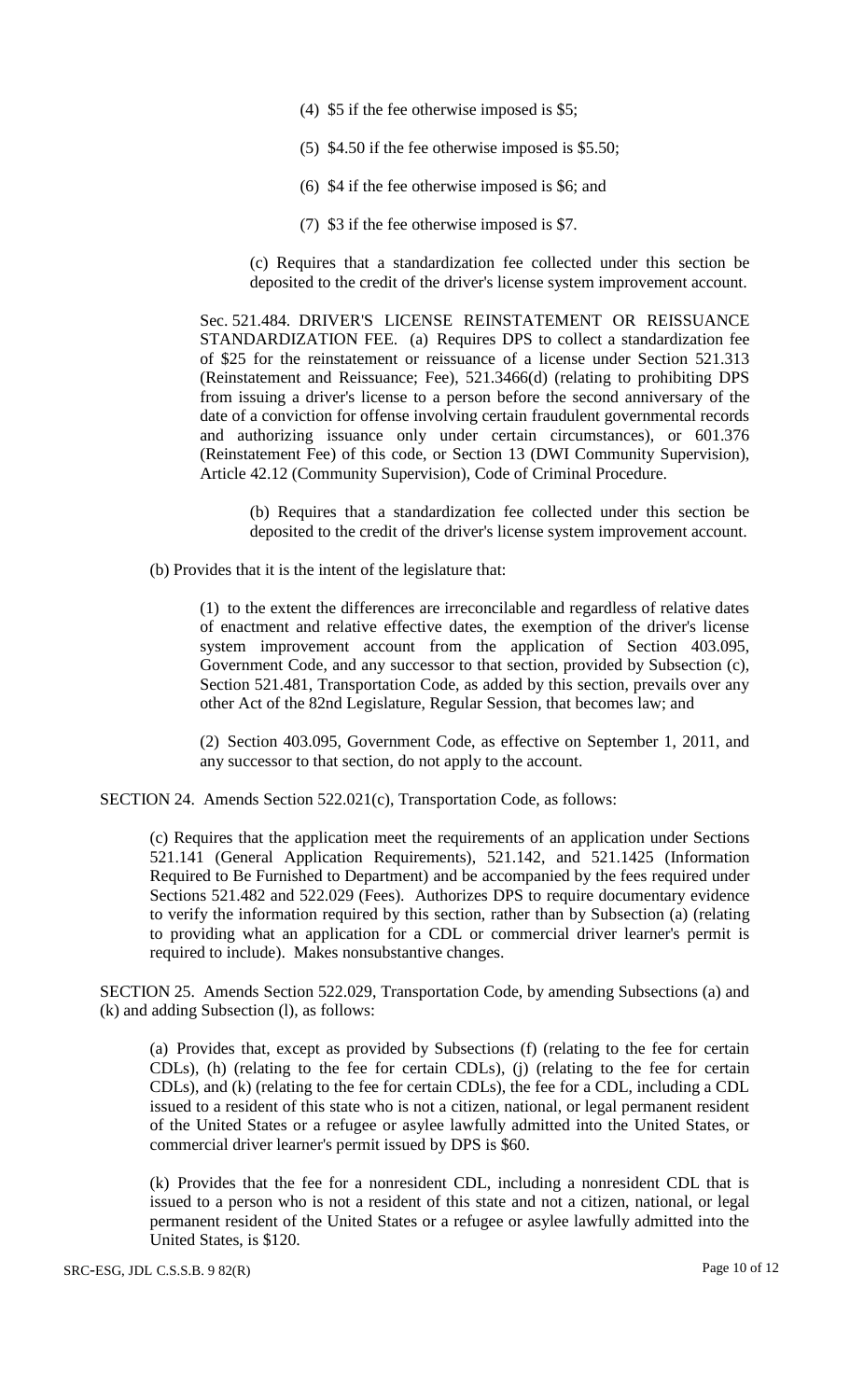(l) Provides that the fee for a temporary nonresident CDL is \$20.

SECTION 26. Redesignates Subsection (f), Section 522.029, Transportation Code, as added by Chapter 1372 (H.B. 1200), Acts of the 75th Legislature, Regular Session, 1997, as Subsection (f-1), and makes no further changes.

SECTION 27. Amends Section 522.030, Transportation Code, as follows:

Sec. 522.030. CONTENT OF LICENSE. (a) Creates this subsection from existing text. Makes no further changes.

(b) Provides that, to the extent of a conflict or inconsistency between this section and Section 522.013 (Nonresident License) or 522.051 (Expiration of License or Permit), Section 522.013 or 522.051 controls.

SECTION 28. Amends Section 522.033(b), Transportation Code, as follows:

(b) Provides that, notwithstanding Section 522.051, a CDL or commercial driver learner's permit issued under this section, including a renewal, duplicate, or corrected license, expires:

(1) if the license or permit holder is a citizen, national, or legal permanent resident of the United States or a refugee or asylee lawfully admitted into the United States, on the first birthday of the license holder occurring after the date of application, except that the initial license issued under this section expires on the second birthday of the license holder occurring after the date of application; or

(2) if the applicant is not described by Subdivision (1), on the earlier of:

(A) the expiration date of the applicant's authorized stay in the United States; or

(B) the first birthday of the license holder occurring after the date of application, except that the initial license issued under this section expires on the second birthday of the license holder occurring after the date of application.

SECTION 29. Amends Section 522.052, Transportation Code, by adding Subsection (i), as follows:

(i) Requires DPS, unless the information has been previously provided to DPS, to require each applicant for a renewal or duplicate CDL to furnish to DPS:

(1) proof of the applicant's United States citizenship; or

(2) documentation described by Section 521.142(a).

SECTION 30. Amends Section 10, Article 4413(37), Revised Statutes, by amending Subsection (b) and adding Subsection (e), as follows:

(b) Requires an insurer to pay to the Automobile Burglary and Theft Prevention Authority (authority) a fee equal to \$2, rather than \$1, multiplied by the total number of motor vehicle years of insurance for insurance policies delivered, issued for delivery, or renewed by the insurer.

(e) Requires that fifty percent of each fee collected under Subsection (b) be appropriated only to the authority for the purposes of this article.